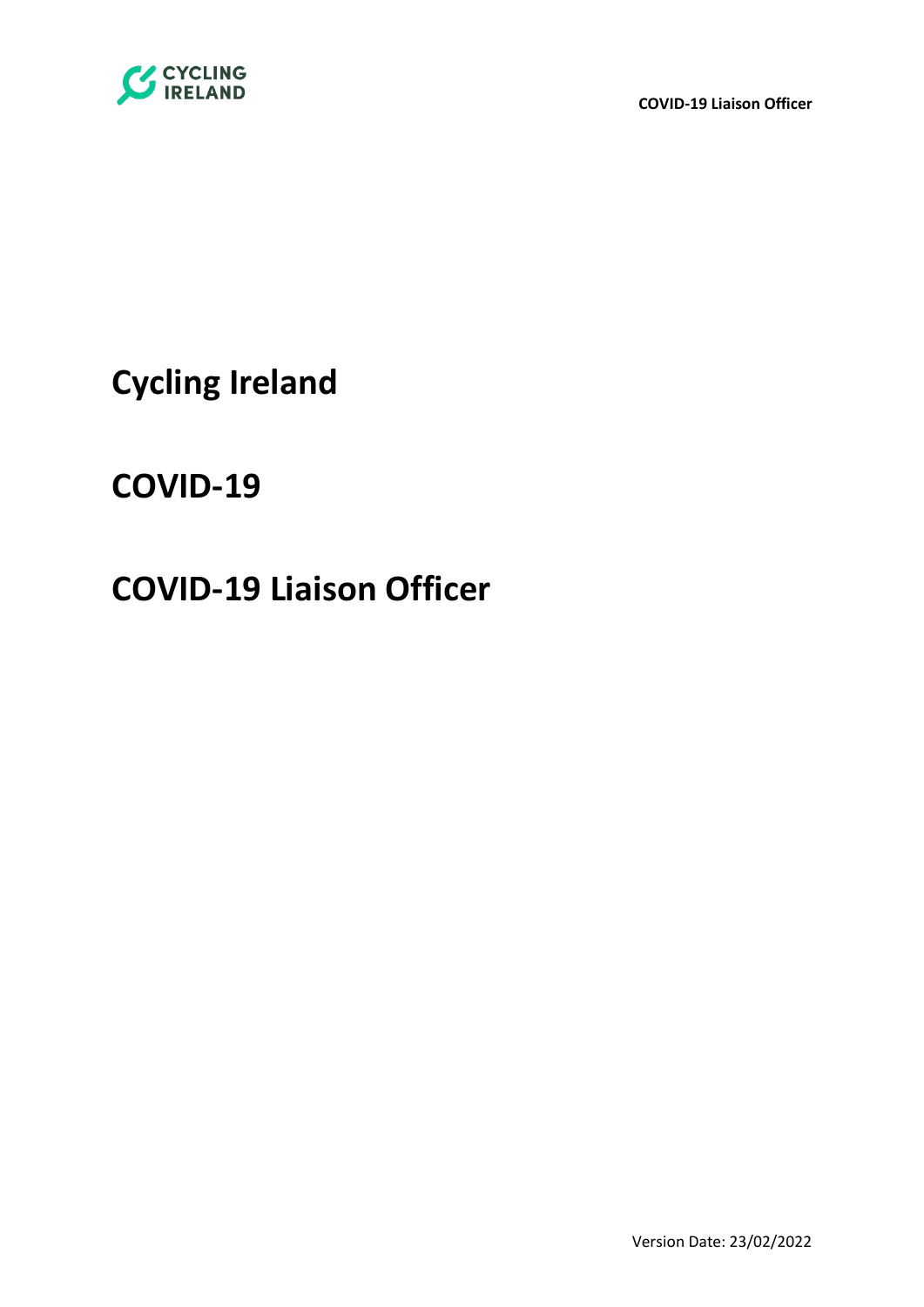

# **Who is a COVID-19 Liaison Officer?**

Generally, you will be a COVID-19 Liaison Officer if you are:

- the current Safety Officer within your club/structure
- make, or participate in making, big decisions about your club

# **What does a COVID-19 Liaison Officer need to do?**

If you are a COVID-19 Liaison Officer, you need to exercise 'due diligence' to ensure that your club members comply with their duties and obligations.

In relation to COVID-19, due diligence means you must:

- Acquire and keep your knowledge of the COVID-19 situation up to date.
- Follow advice from authoritative sources and check daily for any updates to safety advice. If the advice is relevant to your club, quickly take steps to implement within your club.
- Ensure you understand your clubs needs and its hazards and risks, including how COVID-19 could affect your club and its members.
- Make sure your club is properly resourced to manage the risks during the COVID-19 outbreak and check that the resources are being used.
- Review your club policies, procedures and reporting processes to ensure they address the risks of COVID-19. Update these materials if necessary.
- Ensure that new information, policies, procedures and processes about COVID-19 are communicated clearly to club members and that processes are being followed.
- Provide instruction and training to club members on things they need to do to help manage the risk of COVID-19 spreading.

# **How to meet your duty as a COVID-19 Liaison Officer during COVID-19**

# **Understand the risks of COVID-19 and how it affects your club**

As a COVID-19 Liaison Officer, you must keep up to date on the COVID-19 situation and be aware of the hazards and risks affecting your club/event from COVID-19. Do this by:

- Staying up-to-date on information provided  $(ROL / NI)$  $(ROL / NI)$  $(ROL / NI)$
- Regularly consulting with club members on the risks of COVID-19 and ideas for eliminating or minimising them